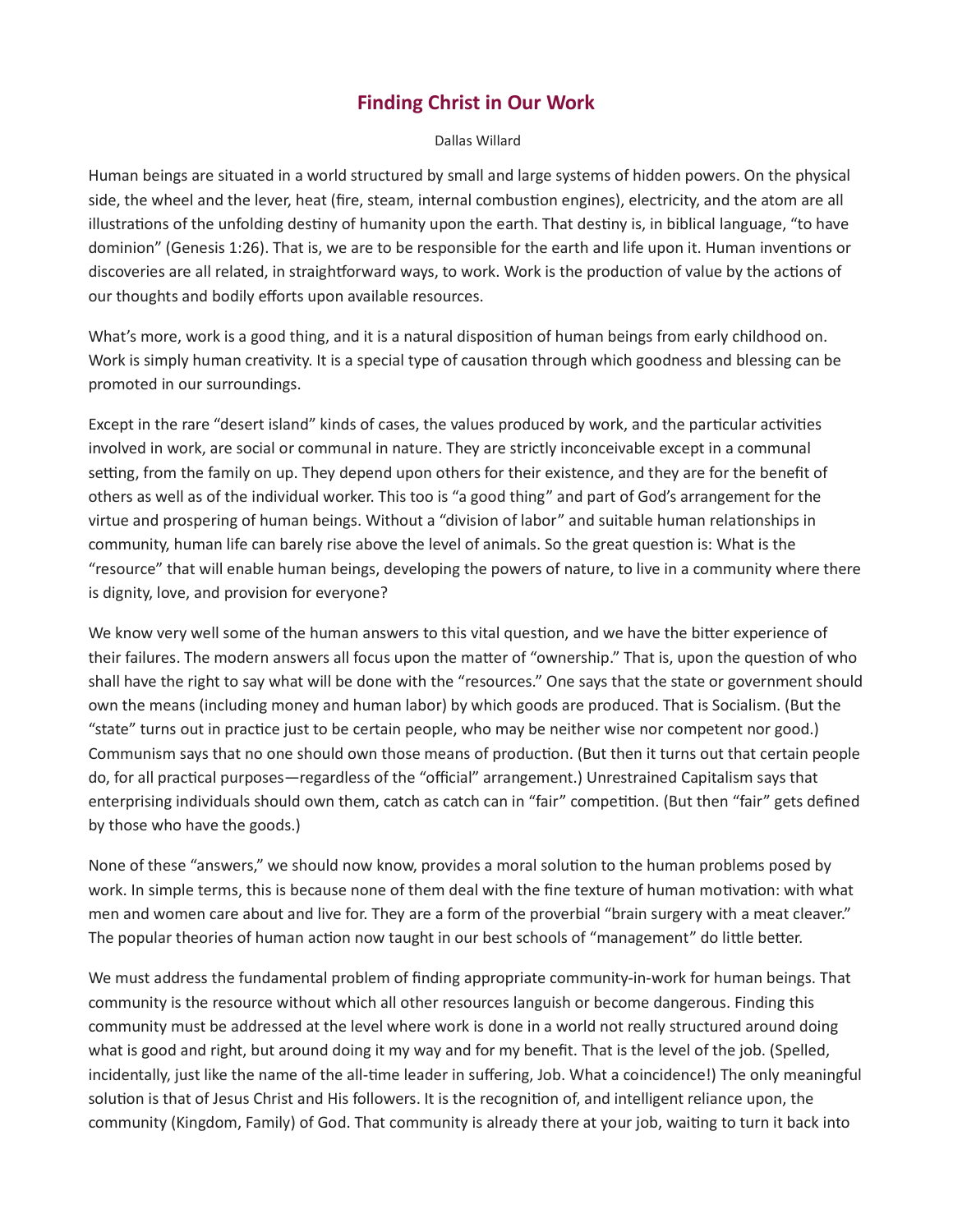rich and rewarding and meaningful work, creativity, shared production of goods to be shared. You don't make God's community, of course—you receive it, by counting on it and acting with it.

The accessibility of life in the community of God to every person was the message of Jesus, in His words and in His deeds. Everything else fits into that: forgiveness of sins, redemption from sin, transformation of character into "righteousness, peace, and joy in the Holy Spirit" (Romans 14:17), transformation of society, and the development of history into everlasting life. In His efforts to help those around Him understand the message and reality of the community of God, Jesus on one occasion remarked that the community of God is not recognized by eyesight. It isn't something localizable in the world, like a human social group, a government (buildings), or an army. Rather, He said, it is already there, "in your midst" (Luke 17:21). That is to say, it is already where you are, wherever that may be, right now.

Now that was not a new thing in the time of Jesus, though it was for Him alone to manifest and to be its full meaning. In Deuteronomy, we read that God's word, and doing what He wants and supports, "is not too difficult for you, nor is it out of reach. It is not in heaven, that you should say, 'Who will go up to heaven for us to get it for us and make us hear it, that we may observe [do] it?' Nor is it beyond the sea…. But the word is very near you, in your mouth and in your heart, that you may observe [do] it" (30:11-14). The twenty-third psalm is a poetic celebration of this life in "the Everlasting Arms" (Deuteronomy 33:27).

Paul, taught by Christ Himself, reclaims and enlarges this vision of our life in God (Romans 10:8). He tells his Philippian friends: "Our citizenship" (πολίτευμα)—our "socio-economic" order, if you wish, or our "commonwealth"—is in the heavens (3:20). That means it is right around us ("in our midst"), not something far away and at some later time. We are now, as disciples of Jesus, members of a divine community that, when we seek it, we find with us in our job and throughout life: and thereby we turn all that we do into work for and under God. Thus, Paul advises: "Whatever you do, do your work heartily—literally, 'from the soul'—as for the Lord rather than for men, knowing that from the Lord you will receive the reward of the inheritance. It is the Lord Christ whom you serve" (Colossians 3:23-24). We are not to try to look good (do "eye service"), as menpleasers, but on our job we simply "do the will of God from the soul" (Ephesians 6:6-8).

So how do we apply this Kingdom community truth in the real-life context of the job: on what really goes on there, and how, for our part, we can turn it into divine work? It requires a life that is spiritual throughout, full of meaning, strength, and joy. We must seek to find a way to stand in the solid tradition of Christian teaching throughout the ages. We must do so with the freshness of personal experience and with the forcefulness of careful thought.

Phillips Brooks was a great American pastor and teacher of a century ago. He was for a long time the pastor of one of the greatest churches in the United States, and sometimes the Anglican Bishop of Massachusetts; but he was also a man of national prominence and influence. In his sermon, "Best Methods of Promoting Spiritual Life," he acknowledges the role of special religious practices, activities, and experiences. But he goes on to emphasize that to limit spirituality to these is to omit most of our life from spiritual living. To promote spiritual life, he says, is not to be more religious where one is already religious:

It is to be religious where he is irreligious now; to let the spiritual force which is in him play upon new activities. How shall he open, for instance, his business life to this deep power? By